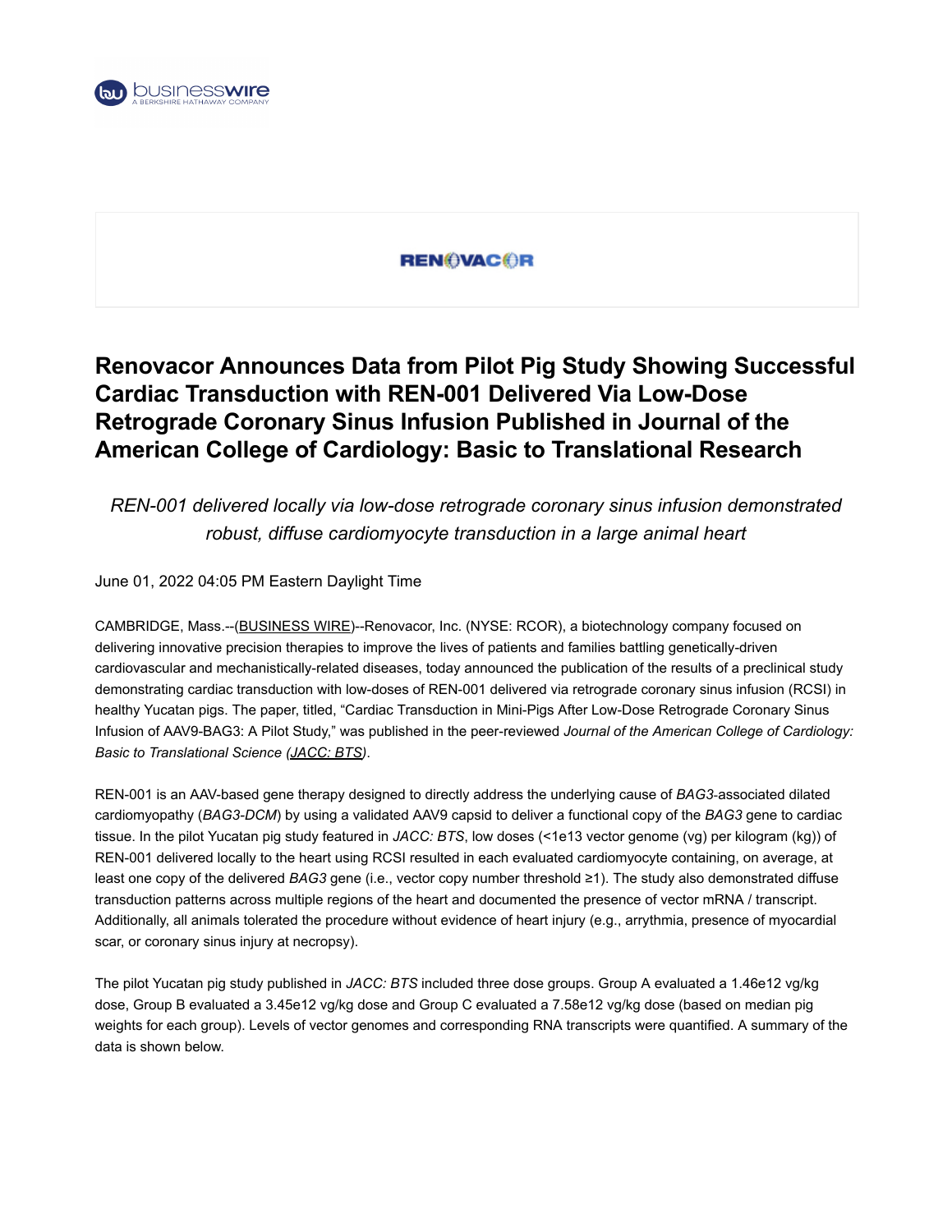| Group           | <b>Vector Genomes/Porcine</b> | <b>Vector Transcripts*</b>                                   |
|-----------------|-------------------------------|--------------------------------------------------------------|
|                 |                               | Cardiomyocyte (mean ± SEM) (Relative Quantities; mean ± SEM) |
| Group $A(n=4)$  | $0.7 \pm 0.2$                 | $4.1 \pm 1.0$                                                |
| Group $B(n=2)$  | $2.0 \pm 0.8$                 | $9.0 \pm 4.5$                                                |
| Group C $(n=1)$ | 1.3                           | 8.5                                                          |

\*Vector mRNA was assessed using qPCR targeting vector cDNA and expressed as relative quantities (rq) to the 18S housekeeping gene

"We believe this publication provides important validation of the RCSI delivery method, which is a key differentiator of our REN-001 program," said Marc Semigran, M.D., Chief Medical Officer of Renovacor and a co-author of the paper. "By delivering vector directly to the heart via the coronary venous circulation using a percutaneously placed catheter, we observed what we believe to be clinically therapeutic levels of cardiomyocyte transduction by our viral vector at lower doses than those used for systemic delivery of AAV gene therapies for other genetic diseases. We believe that RCSI delivery of our gene therapy candidate has the potential to provide safety and manufacturing advantages compared to systemic approaches, which may require higher vector doses to attain similar levels of cardiac transduction as those seen in this animal study. We look forward to advancing REN-001 by using the learnings from the newly published pilot study and are working expeditiously towards a planned IND application submission in the second half of the year."

Arthur M. Feldman, M.D., Ph.D., Renovacor's founder, Laura H. Carnell Professor of Medicine at the Lewis Katz School of Medicine at Temple University, and the paper's senior author added, "The transduction levels achieved with low-dose RCSI in this pre-clinical study are promising and we believe strongly support the advancement of REN-001 into the clinic. Over 80% of *BAG3-DCM* patients have truncating variants of the *BAG3* gene, which reduce levels of functional *BAG3* protein in the heart. We believe the data showing successful cardiac delivery and transcription of *BAG3* in Yucatan pigs provide strong evidence of REN-001's ability to potentially correct this genetic abnormality. Given *BAG3-*DCM's devastating nature and the lack of effective therapies, this represents an important step toward addressing an urgent unmet medical need."

This paper was published, in its entirety, in the June 2022 issue of JACC: BTS. The paper will also be published, in its entirety, in the September 2022 issue of JACC: BTS that is dedicated to DNA and RNA cardiovascular therapeutics.

#### **About Renovacor**

Renovacor is a biotechnology company focused on delivering innovative precision therapies to improve the lives of patients and families battling genetically-driven cardiovascular and mechanistically-related diseases. The company's lead program in *BAG3*-associated dilated cardiomyopathy (DCM) uses gene transfer technology to address the monogenic cause of this severe form of heart failure. Renovacor's vision is to bring life-changing therapies to patients living with serious genetic cardiovascular and related diseases, by developing medicines that target the underlying cause of disease and provide a transformative benefit and significant improvement to quality of life.

#### **Forward-Looking Statements**

This press release contains certain forward-looking statements within the meaning of the "safe harbor" provisions of the United States Private Securities Litigation Reform Act of 1995, as amended, including statements regarding the anticipated development of Renovacor's product candidates and clinical development timelines. These forward-looking statements generally are identified by the words "believe," "project," "expect," "anticipate," "estimate," "intend," "strategy," "future," "opportunity," "plan," "may," "should," "will," "would," "will be," "will continue," "will likely result," and similar expressions. These forward-looking statements are based upon current estimates and assumptions of the Company and its management and are subject to a number of risks, uncertainties and important factors that may cause actual events or results to differ materially from those expressed or implied by any forward-looking statements contained in this press release. Factors that may cause actual results to differ materially from current expectations include, but are not limited to: competition, the ability of the company to grow and manage growth, maintain relationships with customers and suppliers and retain its management and key employees; the Company's ability to successfully advance its current and future product candidates through development activities, preclinical studies and clinical trials and costs related thereto; the